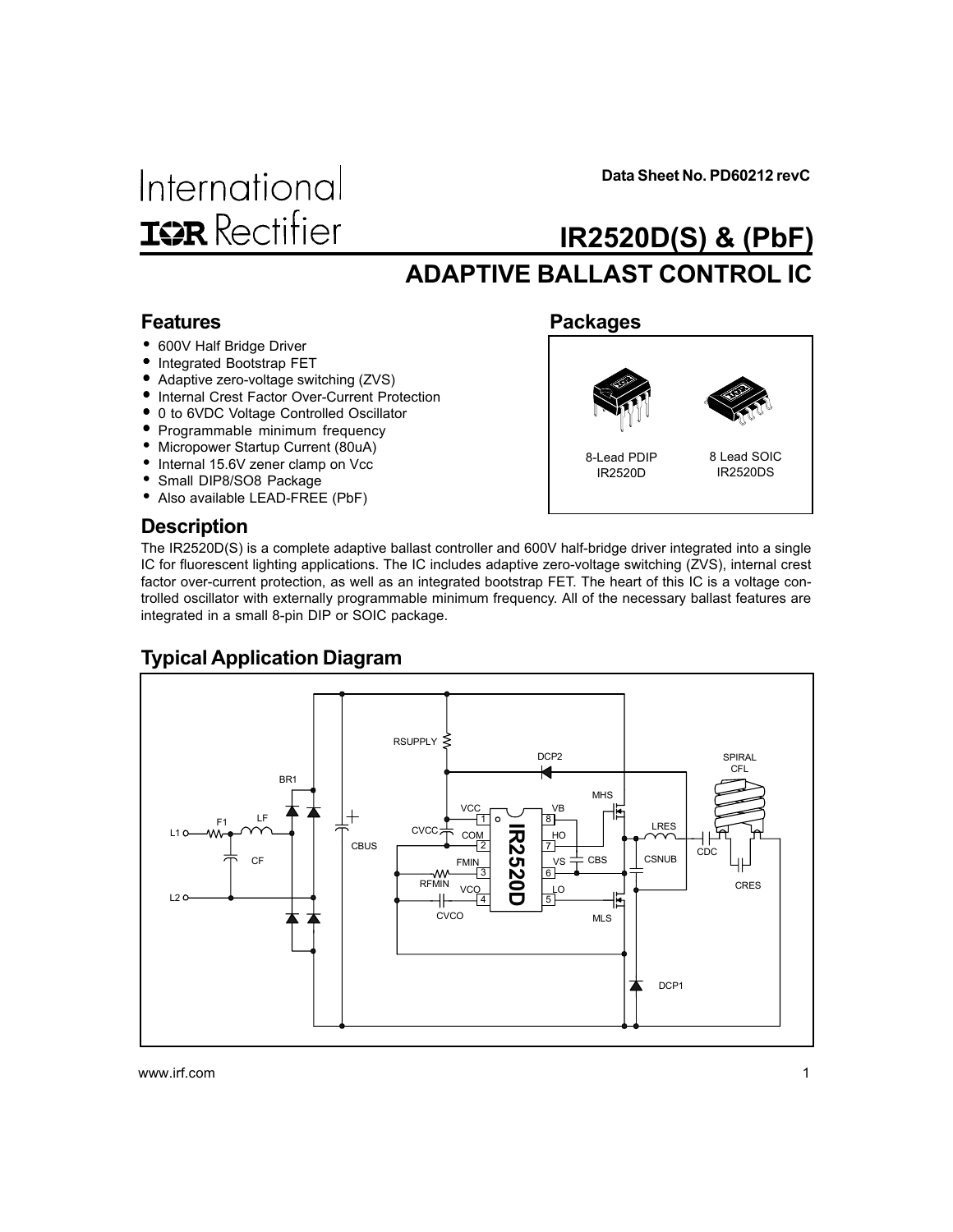### Absolute Maximum Ratings

Absolute maximum ratings indicate sustained limits beyond which damage to the device may occur. All voltage parameters are absolute voltages referenced to COM, all currents are defined positive into any lead. The thermal resistance and power dissipation ratings are measured under board mounted and still air conditions.

| Symbol            | Definition                                           |             | Min.        | Max.               | Units  |
|-------------------|------------------------------------------------------|-------------|-------------|--------------------|--------|
| V <sub>B</sub>    | High side floating supply voltage                    |             | $-0.3$      | 625                |        |
| $V_{\rm S}$       | High side floating supply offset voltage             |             | $V_R - 25$  | $V_R + 0.3$        |        |
| VHO               | High side floating output voltage                    |             | $V_S - 0.3$ | $V_R + 0.3$        | $\vee$ |
| V <sub>LO</sub>   | Low side output voltage                              |             | $-0.3$      | $V_{\rm CC}$ + 0.3 |        |
| <b>I</b> vco      | Voltage controlled oscillator input current (Note 1) |             | -5          | $+5$               | mA     |
| <b>I</b> CC       | Supply current (Note 2)                              |             | $-25$       | 25                 | mA     |
| dVs/dt            | Allowable offset voltage slew rate                   |             | $-50$       | 50                 | V/ns   |
| $P_D$             | Package power dissipation $@T_A \leq +25^{\circ}C$   | 8-Lead PDIP |             | 1                  |        |
|                   | $PD = (T_{JMAX} - T_A)Rth_{JA}$                      | 8-Lead SOIC |             | 0.625              | W      |
| Rth <sub>JA</sub> | Thermal resistance, junction to ambient              | 8-Lead PDIP |             | 125                |        |
|                   |                                                      | 8-Lead SOIC |             | 200                | °C/W   |
| $T_{\rm J}$       | Junction temperature                                 |             | $-55$       | 150                |        |
| Ts                | Storage temperature                                  |             | -55         | 150                | °C     |
| Τı                | Lead temperature (soldering, 10 seconds)             |             |             | 300                |        |

Note 1: This IC contains a zener clamp structure between the chip VCO and COM, which has a nominal breakdown voltage of 6V. Please note that this pin should not be driven by a DC, low impedance power source greater than 6V.

Note 2: This IC contains a zener clamp structure between the chip VCC and COM, which has a nominal breakdown voltage of 15.6V. Please note that this supply pin should not be driven by a DC, low impedance power source greater than the VCLAMP specified in the Electrical Characteristics section.

### Recommended Operating Conditions

For proper operation the device should be used within the recommended conditions.

| Symbol                 | <b>Definition</b>                                     | Min.                | Max.          | Units     |
|------------------------|-------------------------------------------------------|---------------------|---------------|-----------|
| V <sub>BS</sub>        | High side floating supply voltage                     | $V_{\rm CC}$ - 0.7  | <b>VCLAMP</b> |           |
| Vs                     | Steady state high side floating supply offset voltage | $-1$                | 600           | v         |
| <b>V<sub>CC</sub></b>  | Supply voltage                                        | V <sub>CCUV</sub> + | <b>VCLAMP</b> |           |
| <b>I</b> cc            | Supply current                                        | Note 3              | 10            | mA        |
| RFMIN                  | Minimum frequency setting resistance                  | 20                  | 140           | $k\Omega$ |
| <b>V<sub>VCO</sub></b> | VCO pin voltage                                       | $\Omega$            | 5             |           |
| ТJ                     | Junction temperature                                  | $-25$               | 125           | C         |

Note 3: Enough current should be supplied into the VCC pin to keep the internal 15.6V zener clamp diode on this pin regulating its voltage, VCLAMP.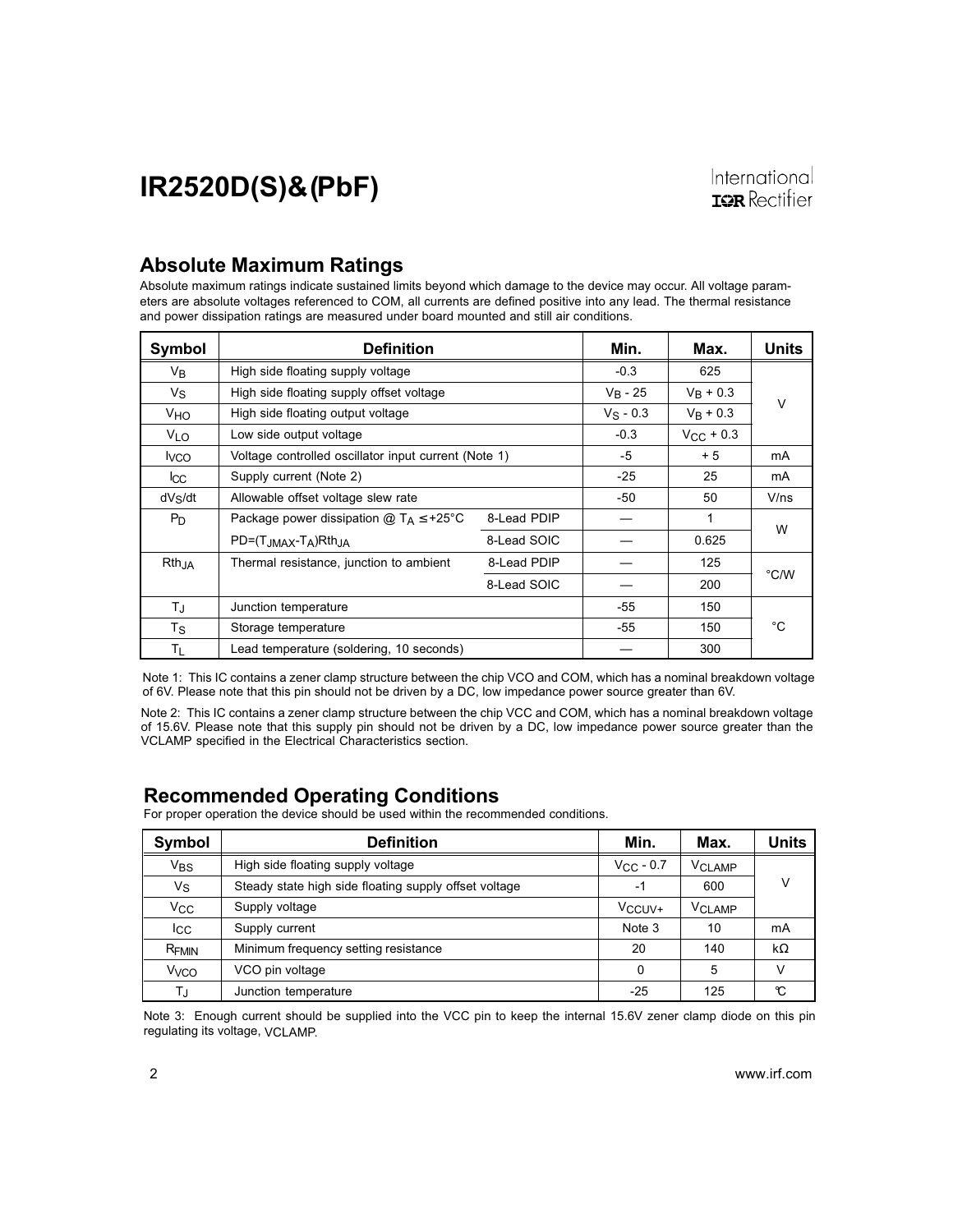### Electrical Characteristics

V<sub>CC</sub> = V<sub>BS</sub> = V<sub>BIAS</sub> = 14V +/- 0.25V, C<sub>LO</sub>=C<sub>HO</sub>=1000pF, R<sub>FMIN</sub> = 82kΩ and T<sub>A</sub> = 25°C unless otherwise specified.

| <b>Symbol</b>                             | <b>Definition</b>                                                                   | Min.                     | Typ.       |                          |                 | Max. Units Test Conditions                 |
|-------------------------------------------|-------------------------------------------------------------------------------------|--------------------------|------------|--------------------------|-----------------|--------------------------------------------|
|                                           | <b>Supply Characteristics</b>                                                       |                          |            |                          |                 |                                            |
| V <sub>CCUV+</sub>                        | V <sub>CC</sub> and V <sub>BS</sub> supply undervoltage positive going<br>threshold | 11.4                     | 12.6       | 13.8                     |                 | V <sub>CC</sub> rising from OV             |
| Vccuv-                                    | V <sub>CC</sub> and V <sub>BS</sub> supply undervoltage negative going<br>threshold | 9.0                      | 10.0       | 11.0                     | $\vee$          |                                            |
| VUVHYS                                    | V <sub>CC</sub> supply undervoltage lockout hysteresis                              |                          | 2.7        |                          |                 |                                            |
| loccuv                                    | UVLO quiescent current                                                              |                          | 45         | 80                       |                 | $V_{CC}$ = 10V                             |
| <b>QCCFLT</b>                             | Fault mode quiescent current                                                        |                          | 100        |                          | μA              |                                            |
| <b>ICCHF</b>                              | V <sub>CC</sub> supply current f=85KHz                                              |                          | 4.5        |                          | mA              | V <sub>VCO</sub> =0V                       |
| <b>CCLF</b>                               | V <sub>CC</sub> supply current f=35KHz                                              |                          | 2.0        |                          |                 | V <sub>VCO</sub> =6V                       |
| VCLAMP                                    | V <sub>CC</sub> Zener clamp voltage                                                 | 14.4                     | 15.4       |                          | $\vee$          | $I_{CC}$ = 10mA                            |
|                                           | <b>Floating Supply Characteristics</b>                                              |                          |            |                          |                 |                                            |
| l <sub>QBS0</sub>                         | Quiescent V <sub>BS</sub> supply current                                            |                          | 80         | 150                      |                 | V <sub>CC</sub> =10V, V <sub>BS</sub> =14V |
| <b>l</b> QBSUV                            | Quiescent V <sub>BS</sub> supply current                                            |                          | 20         | 40                       | μA              | $V_{CC}$ =10V, $V_{BS}$ =7V                |
| V <sub>BSUV+</sub>                        | VBS supply undervoltage positive going threshold                                    | 7.7                      | 9.0        | 10.3                     | $\vee$          |                                            |
| V <sub>BSUV-</sub>                        | VBS supply undervoltage negative going threshold                                    | 6.8                      | 8.0        | 9.2                      | V               |                                            |
| <b>ILK</b>                                | Offset supply leakage current                                                       |                          |            | 50                       | μA              | $V_B = V_S = 600V$                         |
| <b>Oscillator I/O Characteristics</b>     |                                                                                     |                          |            |                          |                 |                                            |
| $f_{(min)}$                               | Minimum oscillator frequency (Note 4)                                               | 29.6                     | 34         | 38.2                     | kHz             | V <sub>VCO</sub> =6V                       |
| $f_{(max)}$                               | Maximum oscillator frequency (Note 4)                                               | 67                       | 86         | 96                       |                 | V <sub>VCO</sub> =0V                       |
| D                                         | Oscillator duty cycle                                                               |                          | 50         |                          | $\%$            |                                            |
| <b>DTLO</b>                               | LO output deadtime                                                                  |                          | 2.0        |                          |                 |                                            |
| <b>DT<sub>HO</sub></b>                    | HO output deadtime                                                                  |                          | 2.0        |                          | $\upmu\text{S}$ |                                            |
| <b>I</b> vcoos                            | $VCO$ quick start                                                                   |                          | 50         | $\overline{\phantom{0}}$ |                 | V <sub>VCO</sub> =0V                       |
| <b>I</b> vcors                            | I <sub>VCO</sub> frequency sweep                                                    | 0.8                      | 1.3        | 1.7                      | μA              | V <sub>VCO</sub> =2V                       |
| lvco_5V                                   | I <sub>VCO</sub> when VCO is at 5V                                                  |                          | 1.1        |                          |                 |                                            |
| V <sub>VCO_max</sub>                      | Maximum VCO voltage                                                                 |                          | 6          |                          | $\vee$          |                                            |
| <b>Gate Driver Output Characteristics</b> |                                                                                     |                          |            |                          |                 |                                            |
| VLO=LOW                                   | LO output voltage when LO is low                                                    |                          | <b>COM</b> |                          |                 |                                            |
| V <sub>HO=LOW</sub>                       | HO output voltage when HO is low                                                    |                          | COM        |                          |                 |                                            |
| VLO=HIGH                                  | LO output voltage when LO is high                                                   |                          | <b>VCC</b> |                          | mV              |                                            |
| V <sub>HO=HIGH</sub>                      | HO output voltage when HO is high                                                   |                          | <b>VCC</b> |                          |                 |                                            |
| TRISE                                     | Turn on rise time                                                                   |                          | 150        | 230                      |                 |                                            |
| TFALL                                     | Turn off fall time                                                                  |                          | 75         | 120                      | nS              |                                            |
| $IO+$                                     | Output source short circuit pulsed current                                          |                          | 140        |                          | mA              |                                            |
| $IO-$                                     | Output sink short circuit pulse current                                             | $\overline{\phantom{0}}$ | 230        | $\overline{\phantom{0}}$ | mA              |                                            |

Note 4: Frequency shown is nominal for RFMIN=82kΩ. Frequency can be programmed higher or lower with the value of RFMIN.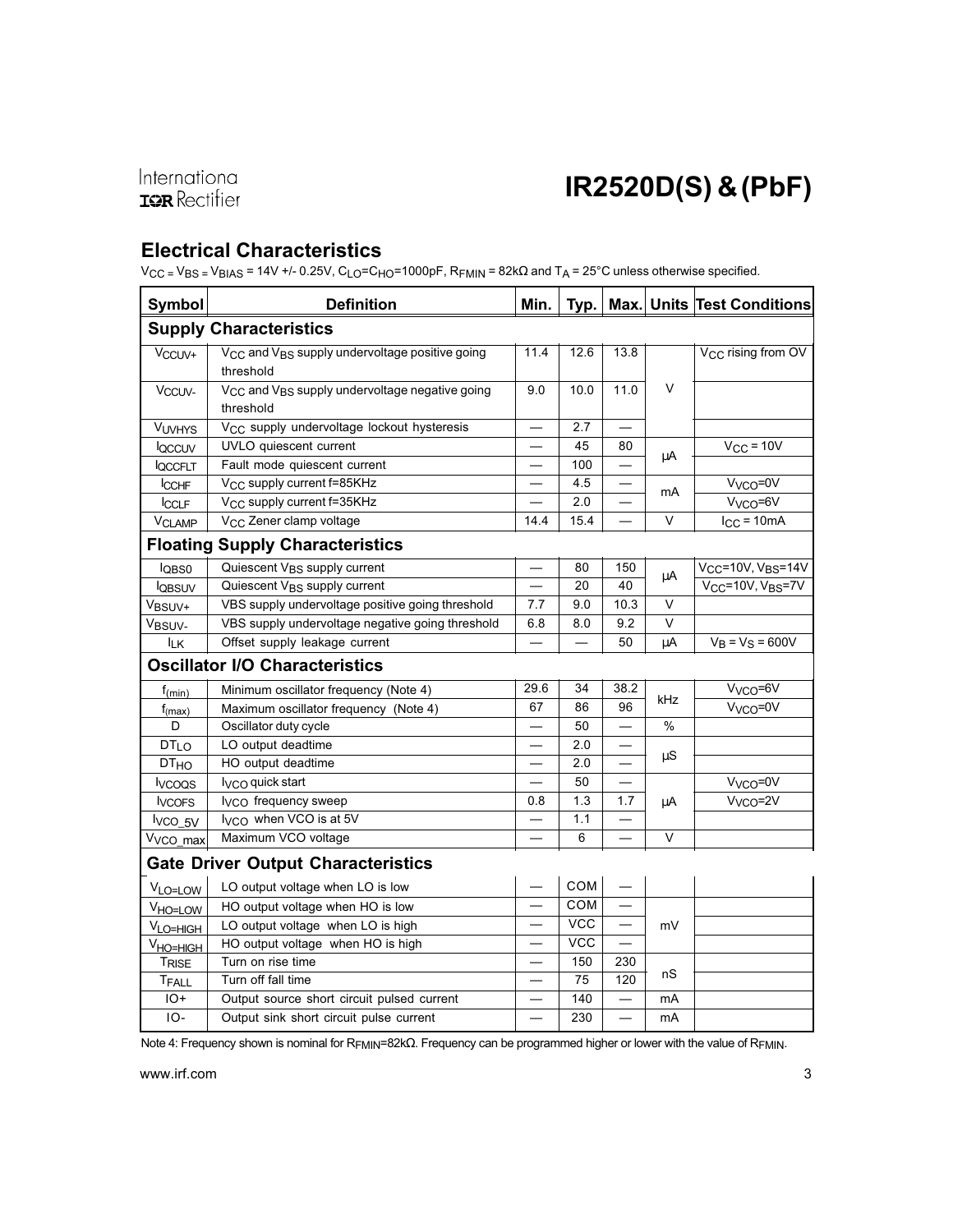### Electrical Characteristics

 $V_{\text{CC}}$  = V<sub>BS</sub> = V<sub>BIAS</sub> = 14V +/- 0.25V, C<sub>LO</sub>=C<sub>HO</sub>=1000pF, R<sub>FMIN</sub> = 82k $\Omega$  and T<sub>A</sub> = 25°C unless otherwise specified.

| Symbol                                           | <b>Definition</b>                         | Min. | Typ. |      |        | Max. Units Test Conditions |
|--------------------------------------------------|-------------------------------------------|------|------|------|--------|----------------------------|
|                                                  | <b>Protection Characteristics</b>         |      |      |      |        |                            |
| V <sub>VCO_RUN</sub>                             | VCO voltage when entering run mode        |      | 4.8  |      | $\vee$ |                            |
| <b>CSCF</b>                                      | Crest factor peak-to-average fault factor |      | 5.0  |      | N/A    | Vs offset = $0.5V$         |
| VS<br>OFFSET MAX                                 | Maximum crest factor VS offset voltage    |      | 3.0  |      | $\vee$ |                            |
| V <sub>VCOSD</sub>                               | $V_{VCO}$ shutdown voltage                | 0.74 | 0.82 | 0.91 | $\vee$ |                            |
| <b>Minimum Frequency Setting Characteristics</b> |                                           |      |      |      |        |                            |
| V <sub>FMIN</sub>                                | FMIN lead voltage during normal operation | 4.8  | 5.1  | 5.4  | $\vee$ |                            |
| <b>VFMINFLT</b>                                  | FMIN lead voltage during fault mode       |      | 0    |      | $\vee$ |                            |
| <b>Bootstrap FET</b>                             |                                           |      |      |      |        |                            |
| IBS <sub>1</sub>                                 | VB current                                | 30   | 70   |      |        | $CBS=0.1uF$<br>$Vs = 0V$   |
| IBS <sub>2</sub>                                 | VB current                                | 10   | 20   |      | mA     | $VBS = 10V$                |

### Lead Definitions

| <b>Symbol</b> | <b>Description</b>                    |                                                |
|---------------|---------------------------------------|------------------------------------------------|
| <b>VCC</b>    | Supply voltage                        | VCC<br><b>VB</b><br>8<br>O                     |
| <b>COM</b>    | IC power and signal ground            |                                                |
| <b>FMIN</b>   | Minimum frequency setting             | $\overline{2}$<br>HO<br>COM                    |
| <b>VCO</b>    | Voltage controlled oscillator input   |                                                |
| LO.           | Low-side gate driver output           | <b>R2520D(S)</b><br>$FMIN$ 3<br><b>VS</b><br>6 |
| VS            | High-side floating return             | VCO<br>5<br>LO                                 |
| HO            | High-side gate driver output          |                                                |
| VB            | High-side gate driver floating supply |                                                |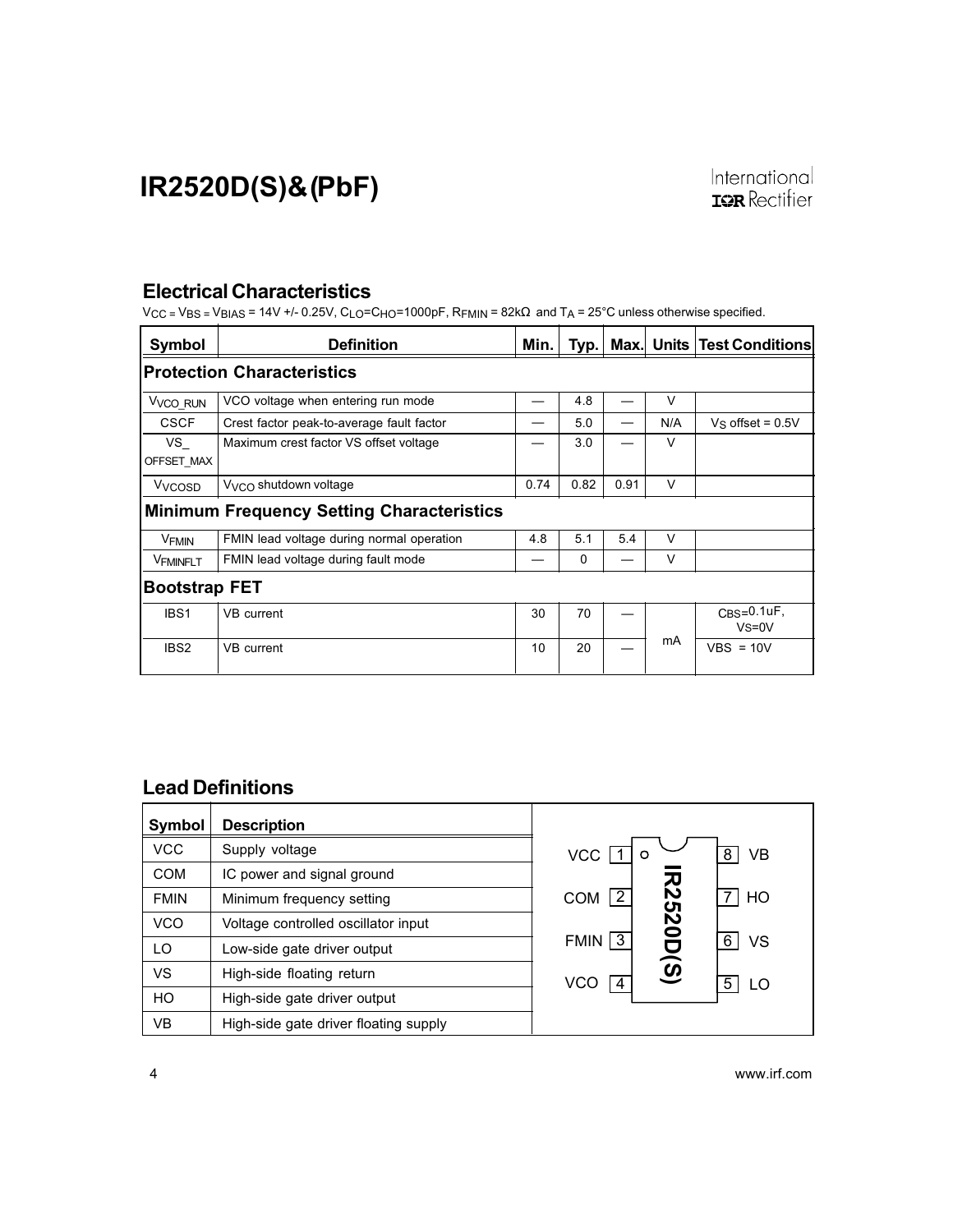### Block Diagram

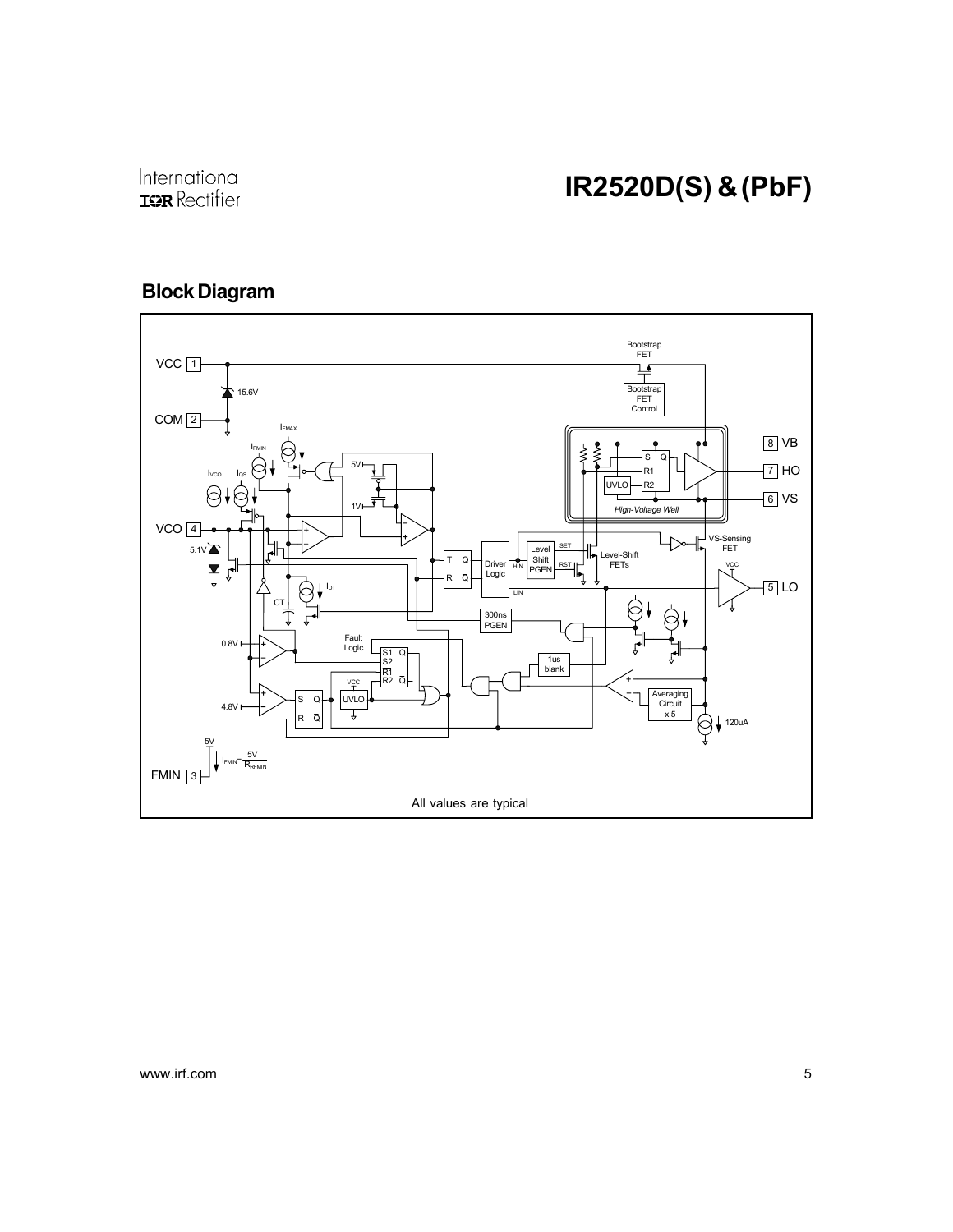#### **State Diagram** All values are typical **Power Turned On VCCUV Mode VCC > 12.6V** (VCCUV+) **VCC < 10V** (VCCUV-)  $V_{VCO} = 0V$ **VCC < 10V** (VCCUV-) locc ≅ 45μA  $\frac{1}{2}$ -Bridge Off **Crest Factor > 5.0 (CSCF) or V**<sub>VCO</sub> < 0.82V (V<sub>VCOSD</sub>)  $V_{FMIN} = 0V$ **Frequency Sweep Mode** VCO ramps up, frequency ramps down Crest Factor Disabled  $V_{FMIN}$  = 5.1V **RUN Mode** V<sub>/CO</sub> = 6.0V, Frequency = fmin Crest Factor Enabled ZVS Enabled If non-ZVS detected then V<sub>VCO</sub> decreases and frequency increases to maintain ZVS **FAULT Mode**  $V_{FMIN}$  = 0V ZVS Disabled  $V_{VCO}$  >4.8V  $(V_{\lor CO}$  \_RUN)  $1/2$ -Bridge Off  $V_{VCO} = 0V$ IQCCFLT ≅100µA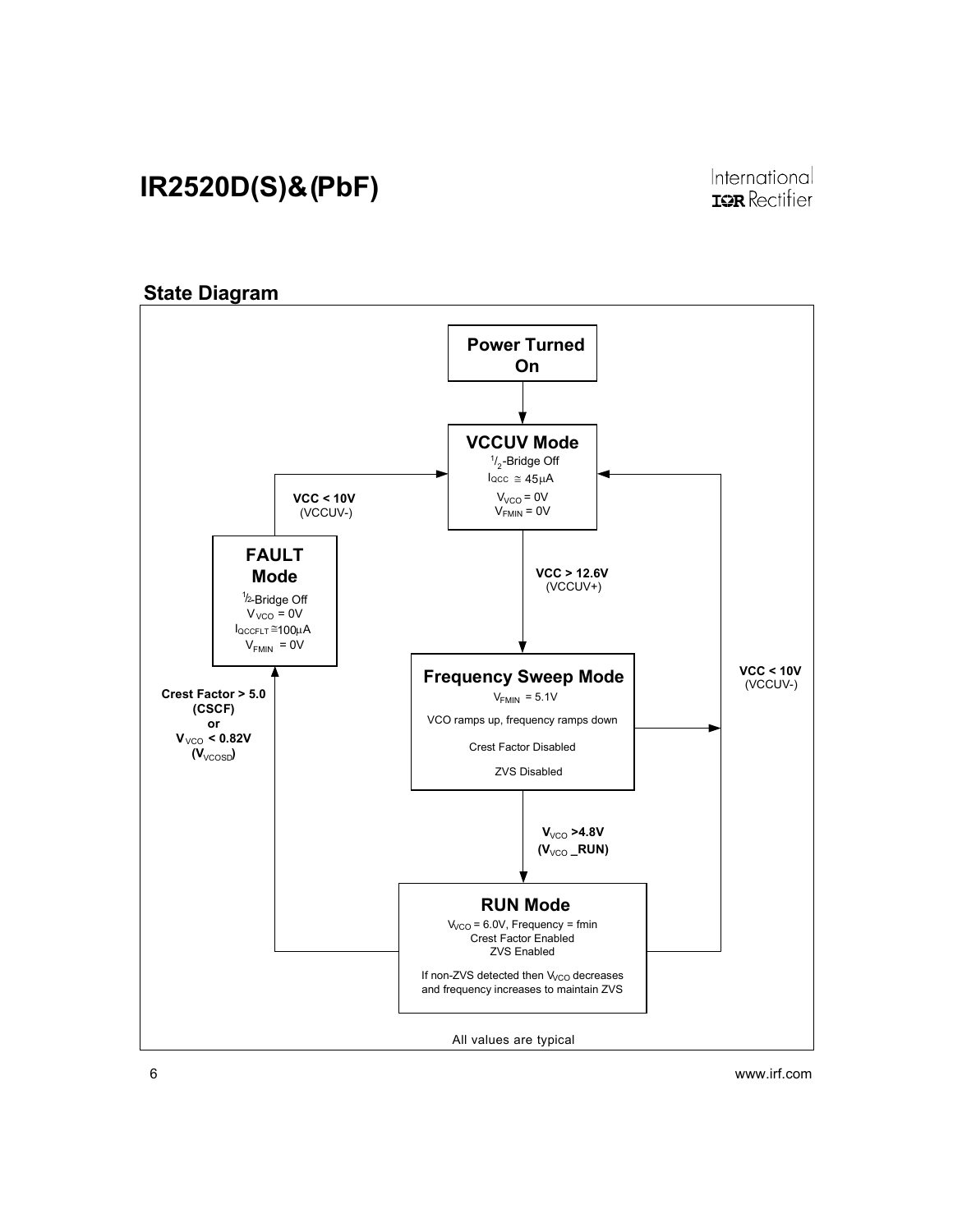### International **IGR** Rectifier

## IR2520D(S) & (PbF)

#### Functional Description

#### Under-voltage Lock-Out Mode

The under-voltage lock-out mode (UVLO) is defined as the state the IR2520D is in when VCC is below the turn-on threshold of the IC. The IR2520D UVLO is designed to maintain an ultra-low supply current  $(I_{QCCUV}$ <80uA), and to guarantee that the IR2520D is fully functional before the high- and low-side output gate drivers are activated. The VCC capacitor, CVCC, is charged by current through supply resistor, RSUPPLY, minus the start-up current drawn by the IR2520D (Figure 1). This resistor is chosen to provide sufficient current to supply the IR2520D from the DC bus. Once the capacitor voltage on VCC reaches the start-up threshold,  $V_{CCLIV+}$ , the IR2520D turns on and HO and LO start oscillating. Capacitor CVCC should be large enough to hold the voltage at VCC above the  $V_{\text{CCUV+}}$  threshold for one half-cycle of the line voltage or until the external auxiliary supply can maintain the required supply voltage and current to the IC.



**Fig. 1 Start-up circuitry**

An internal bootstrap MOSFET between VCC and VB and external supply capacitor, CBS, determine the supply voltage for the high-side driver circuitry. An external charge pump circuit consisting of capacitor CSNUBand diodes DCP1 and DCP2, comprises the auxiliary supply voltage for the low-side driver circuitry. To guarantee that the high-side supply is charged up before the first pulse on pin HO, the first pulse from the output drivers comes from the LO pin. LO may oscillate several times until VB-VS exceeds the high-side UVLO rising threshold, V<sub>BSUV+</sub> (9 Volts), and the **Fig. 2 Frequency sweep circuitry mode circuitry** 

high-side driver is enabled. During UVLO mode, the high- and low-side gate driver outputs, HO and LO, are both low and pin VCO is pulled down to COM for resetting the starting frequency to the maximum.

#### Frequency Sweep Mode

When VCC exceeds  $V_{\text{CCUV+}}$  threshold, the IR2520D enters frequency sweep mode. An internal current source (Figure 2) charges the external capacitor on pin VCO, CVCO, and the voltage on pin VCO starts ramping up linearly. An additional quick-start current (IVCOQS) is also connected to the VCO pin and charges the VCO pin initially to 0.85V. When the VCO voltage exceeds 0.85V, the quick-start current is then disconnected internally and the VCO voltage continues to charge up with the normal frequency sweep current source (IVCOFS) (Figure 3). This quick-start brings the VCO voltage quickly to the internal range of the VCO. The frequency ramps down towards the resonance frequency of the high-Q ballast output stage causing the lamp voltage and load current to increase. The voltage on pin VCO continues to increase and the frequency keeps decreasing until the lamp ignites. If the lamp ignites successfully, the voltage on pin VCO continues to increase until it internally limits at 6V ( $V_{VCO}$  MAX). The frequency stops decreasing and stays at the minimum frequency as programmed by an external resistor, RFMIN, on pin FMIN. The minimum frequency should be set below the high-Q resonance frequency of the ballast output stage to ensure that the frequency ramps through resonance for lamp ignition (Figure 4). The desired preheat time can be set by adjusting the slope of the VCO ramp with the external capacitor CVCO.

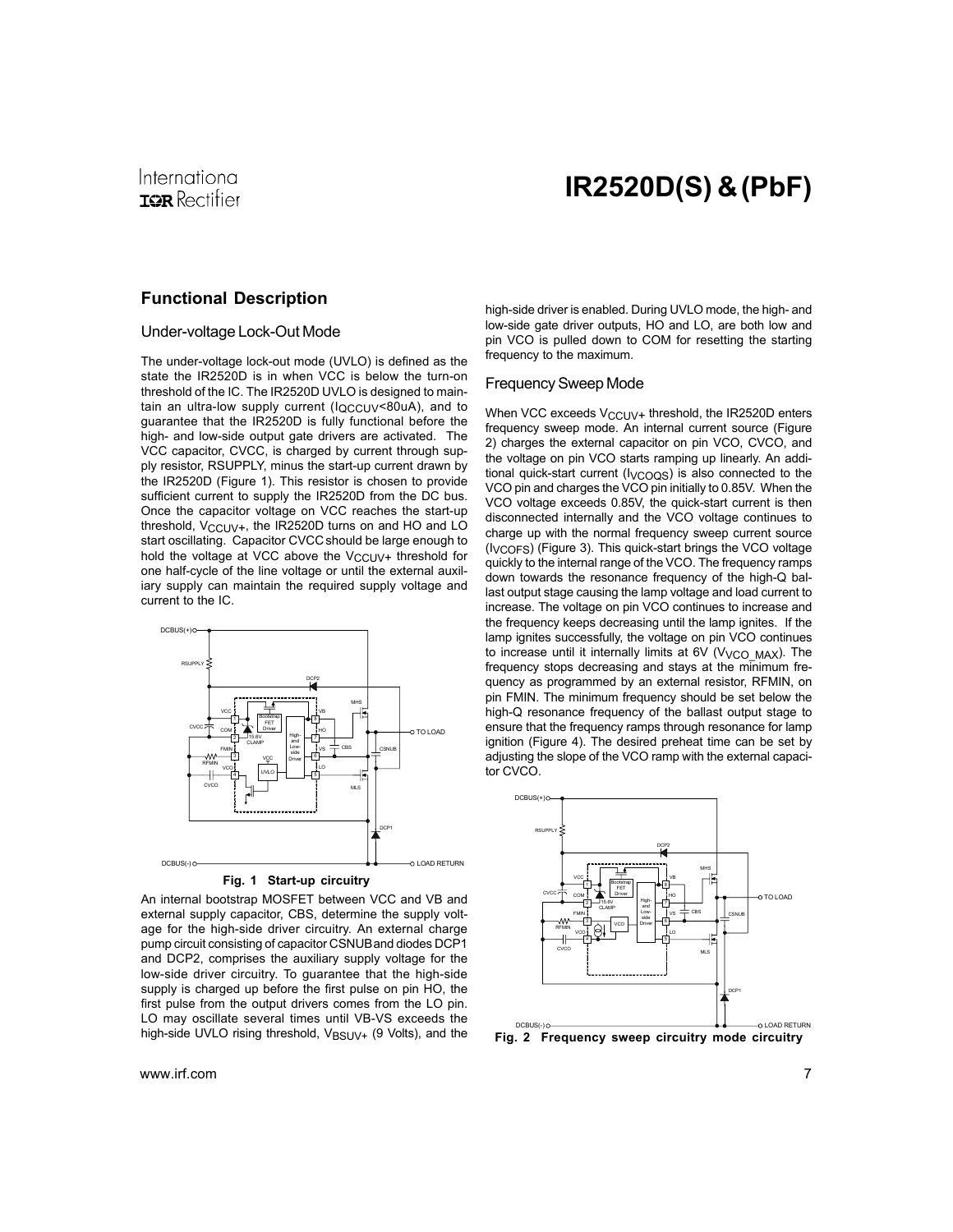### International **IOR** Rectifier



**Fig. 3 IR2520D Frequency sweep mode timing diagram.**



**Fig. 4 Resonant tank Bode plot with lamp operating points.**

#### Run Mode

The IR2520D enters RUN mode when the voltage on pin VCO exceeds 4.8V (V<sub>VCO\_RUN</sub>). The lamp has ignited and the ballast output stage becomes a low-Q, series-L, parallel-RC circuit. Also, the VS sensing and fault logic blocks (Figure 5) both become enabled for protection against non-ZVS and over-current fault conditions. The voltage on the VCO pin continues to increase and the frequency deceases further until the VCO pin voltage limits at  $6V$  (V<sub>VCO</sub>  $MAX$ ) and the minimum frequency is reached. The resonant inductor, resonant capacitor, DC bus voltage and minimum frequency determine the running lamp power. The IC stays at this minimum frequency unless non-ZVS occurs at the VS pin, a crest factor over-current condition is detected at the VS pin, or VCC decreases below the UVLO- threshold (see State Diagram).



**Fig. 5 IR2520D Run mode circuitry.**

#### Non Zero-Voltage Switching (ZVS) Protection

During run mode, if the voltage at the VS pin has not slewed entirely to COM during the dead-time such that there is voltage between the drain and source of the external lowside half-bridge MOSFET when LO turns-on, then the system is operating too close to, or, on the capacitive side of, resonance. The result is non-ZVS capacitive-mode switching that causes high peak currents to flow in the half-bridge MOSFETs that can damage or destroy them (Figure 6). This can occur due to a lamp filament failure(s),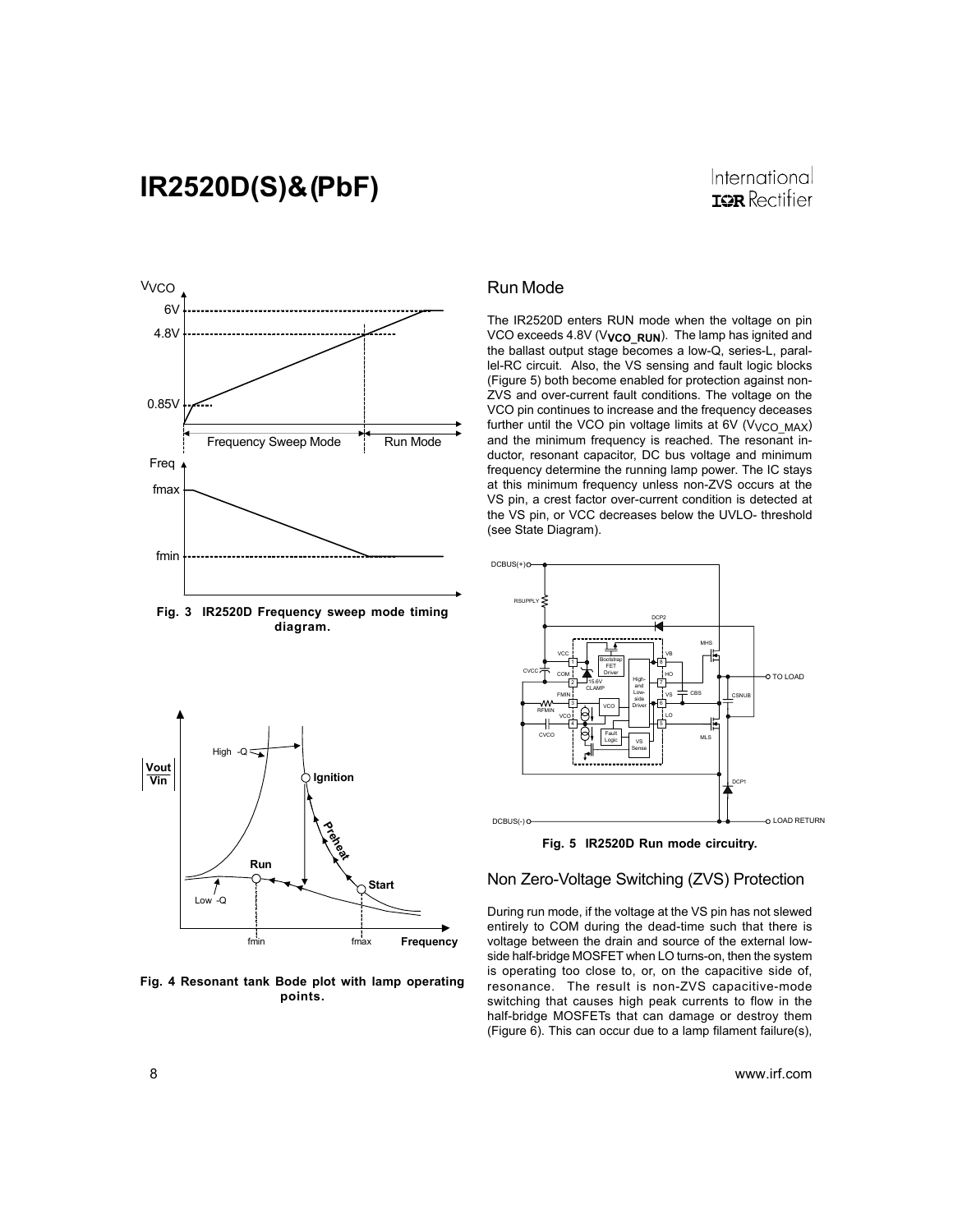### International **IGR** Rectifier

# IR2520D(S) & (PbF)

lamp removal (open circuit), a dropping DC bus during a mains brown-out or mains interrupt, lamp variations over time, or component variations. To protect against this, an internal high-voltage MOSFET is turned on at the turn-off of HO and the VS-sensing circuit measures VS at each rising edge of LO. If the VS voltage is non-zero, a pulse of current is sinked from the VCO pin (Figures 5 and 6) to slightly discharge the external capacitor, CVCO, causing the frequency to increase slightly. The VCO capacitor then charges up during the rest of the cycle slowly due to the internal current source.



**Fig. 6 IR2520D non-ZVS protection timing diagram.**

open circuit (Figure 7). This will cause capacitive switching (hard-switching) resulting in high peak MOSFET currents that can damage them. The IR2520D will increase the frequency in attempt to satisfy ZVS until the VCO pin decreases below 0.82V (V<sub>VCOSD</sub>). The IC will enter Fault Mode and latch the LO and HO gate driver outputs 'low' for turning the half-bridge off safely before any damage can occur to the MOSFETs.



**Fig. 7 Lamp removal or open filament fault condition timing diagram**

Crest Factor Over-current Protection

The frequency is trying to decrease towards resonance by charging the VCO capacitor and the adaptive ZVS circuit "nudges" the frequency back up slightly above resonance each time non-ZVS is detected at the turn-on of LO. The internal high-voltage MOSFET is then turned off at the turn-off of LO and it withstands the high-voltage when VS slews up to the DC bus potential. The circuit then remains in this closed-loop adaptive ZVS mode during running and maintains ZVS operation with changing line conditions, component tolerance variations and lamp/load variations. During a lamp removal or filament failure, the lamp resonant tank will be interrupted causing the half-bridge output to go

During normal lamp ignition, the frequency sweeps through resonance and the output voltage increases across the resonant capacitor and lamp until the lamp ignites. If the lamp fails to ignite, the resonant capacitor voltage, the inductor voltage and inductor current will continue to increase until the inductor saturates or the output voltage exceeds the maximum voltage rating of the resonant capacitor or inductor. The ballast must shutdown before damage occurs. To protect against a lamp non-strike fault condition, the IR2520D uses the VS-sensing circuitry (Figure 5) to also measure the low-side half-bridge MOSFET current for detecting an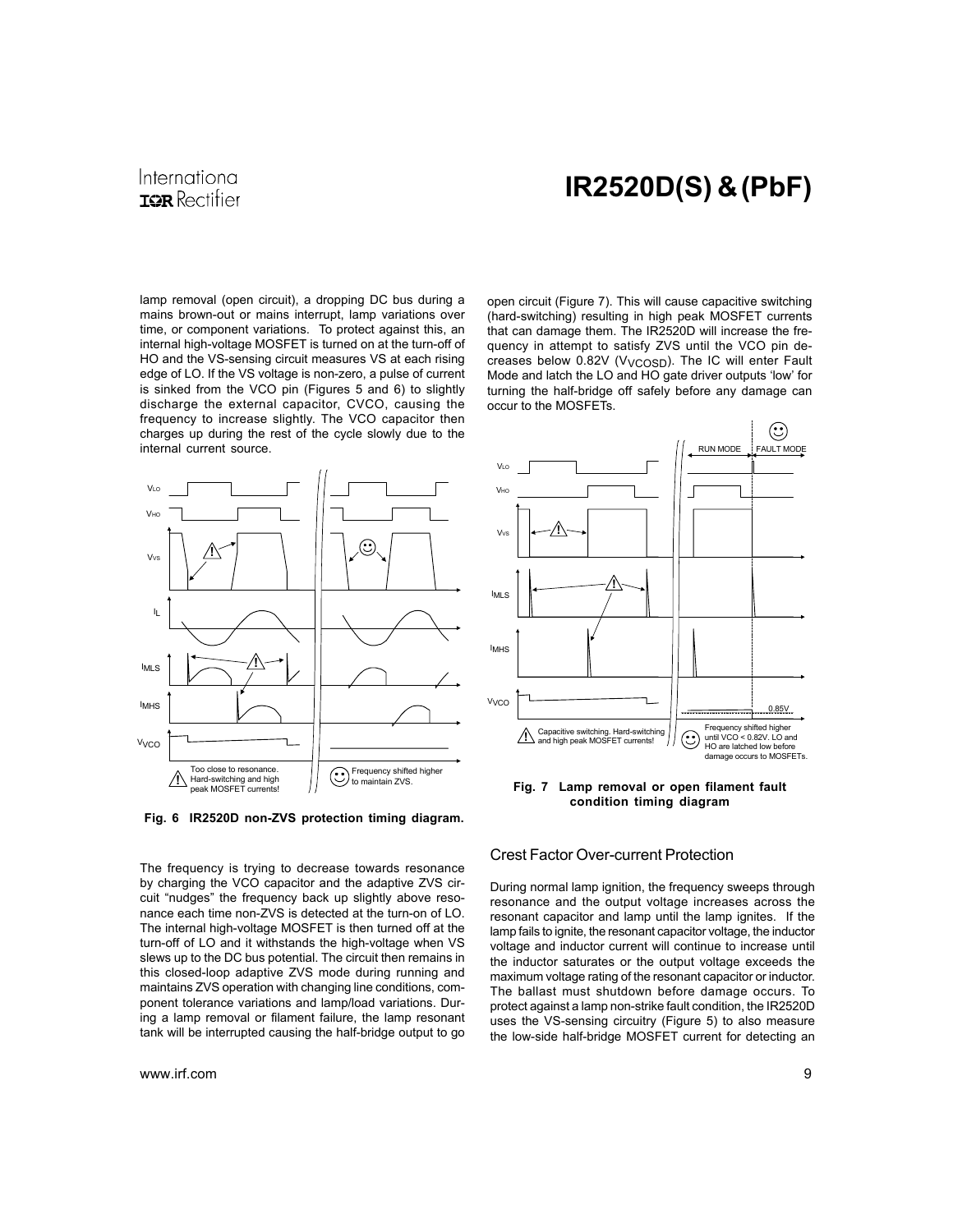over-current fault. By using the RDSon of the external lowside MOSFET for current sensing and the VS-sensing circuitry, the IR2520D eliminates the need for an additional current sensing resistor, filter and current-sensing pin. To cancel changes in the RDSon value due to temperature and MOSFET variations, the IR2520D performs a crest factor measurement that detects when the peak current exceeds the average current by a factor of 5 (CSCF). Measuring the crest factor is ideal for detecting when the inductor saturates due to excessive current that occurs in the resonant tank when the frequency sweeps through resonance and the lamp does not ignite. When the VCO voltage ramps up for the first time from zero, the resonant tank current and voltages increase as the frequency decreases towards resonance (Figure 8). If the lamp does not ignite, the inductor current will eventually saturate but the crest factor fault protection is not active until the VCO voltage exceeds 4.8V (VVCO\_RUN) for the first time. The frequency will continue decreasing to the capacitive side of resonance towards the minimum frequency setting and the resonant tank current and voltages will decrease again. When the VCO voltage exceeds  $4.8V$  (V<sub>VCO</sub> RUN), the IC enters Run Mode and the non-ZVS protection and crest factor protection are both enabled. The non-ZVS protection will increase the frequency again cycle-by-cycle towards resonance from the capacitive side. The resonant tank current will increase again as the frequency nears resonance until the inductor saturates again.

The crest factor protection is now enabled and measures the instantaneous voltage at the VS pin only during the time when LO is 'high' and after an initial 1us blank time from the rising edge of LO. The blank time is necessary to prevent the crest factor protection circuit from reacting to a non-ZVS condition. An internal averaging circuit averages the instantaneous voltage at the VS pin over 10 to 20 switching cycles of LO. During Run Mode, the first time the inductor saturates when LO is 'high' (after the 1us blank time) and the peak current exceeds the average by 5 (CSCF), the IR2520D will enter Fault Mode and both LO and HO outputs will be latched 'low'. The half-bridge will be safely disabled before any damage can occur to the ballast components.

The crest factor peak-to-average fault factor varies as a function of the internal average (Figure 20). The maximum internal average should be below 3.0 volts. Should the average exceed this amount, the multiplied average voltage can exceed the maximum limit of the VS sensing circuit and the VS sensing circuit will no longer detect crest factor faults. This can occur when a half-bridge MOSFET is selected that has an RDSon that is too large for the application causing the internal average to exceed the maximum limit.

#### FAULT MODE

During Run Mode, should the VCO voltage decrease below 0.82V (V<sub>VCOSD</sub>) or a crest factor fault occur, the IR2520D will enter Fault Mode (see State Diagram). The LO and HO gate driver outputs are both latched 'low' so that the halfbridge is disabled. The VCO pin is pulled low to COM and the FMIN pin decreases from 5V to COM. VCC draws micro-power current  $(I_{CCFIT})$  so that VCC stays at the clamp voltage and the IC remains in Fault Mode without the need for the charge-pump auxiliary supply. To exit Fault Mode and return to Frequency Sweep Mode, VCC must be cycled below the UVLO- threshold and back above the UVLO+ threshold.



**Fig. 8 Crest factor protection timing diagram**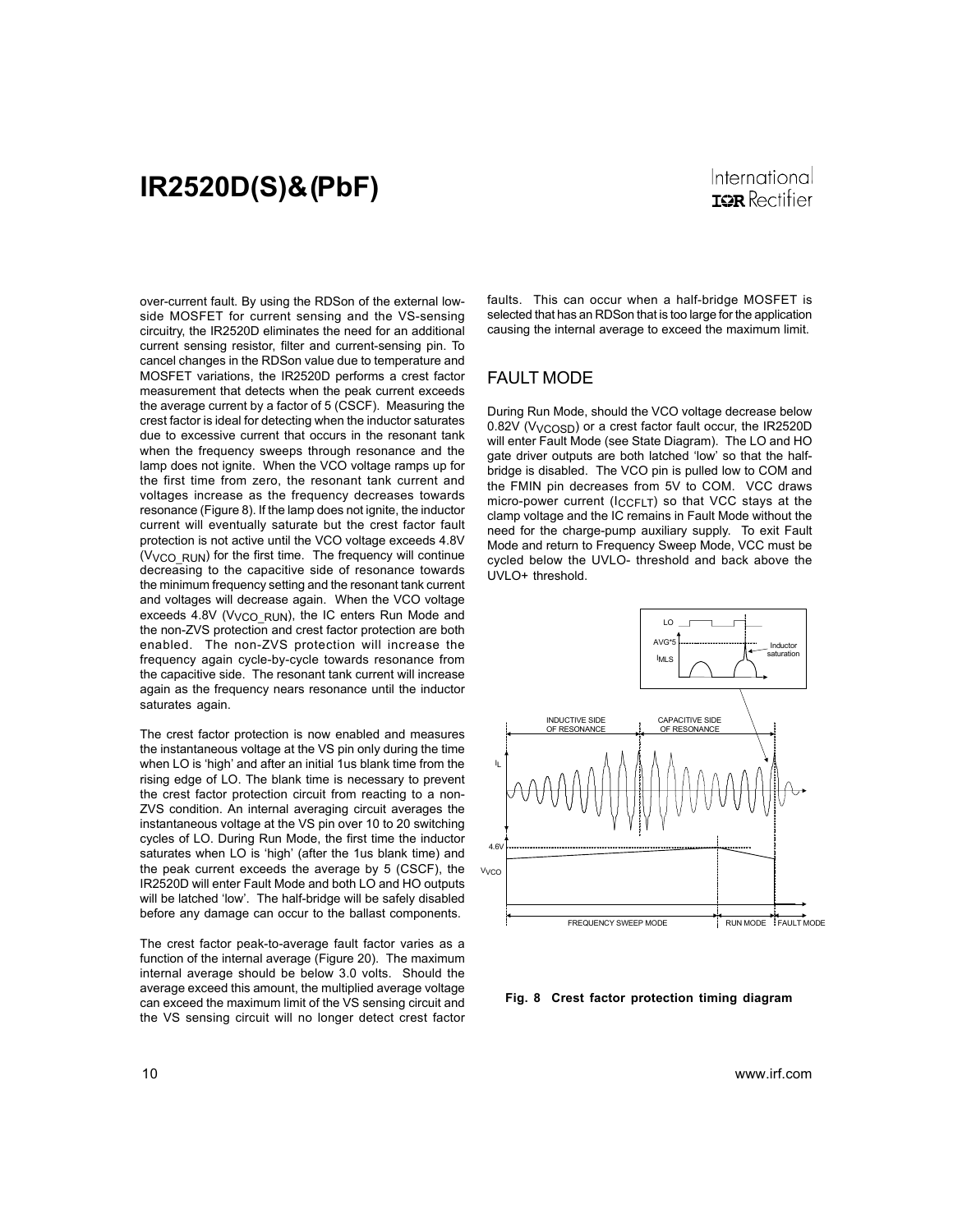



**Fig. 9 VCCUV+/- vs TEMP Fig. 10 IQCCUV vs TEMP**









-25 0 25 50 75 100 125 Temperature(°C)

 $0 +$ <br>-25

20

40

60

IQBSUV(uA)

IQBSUV(uA)

80

100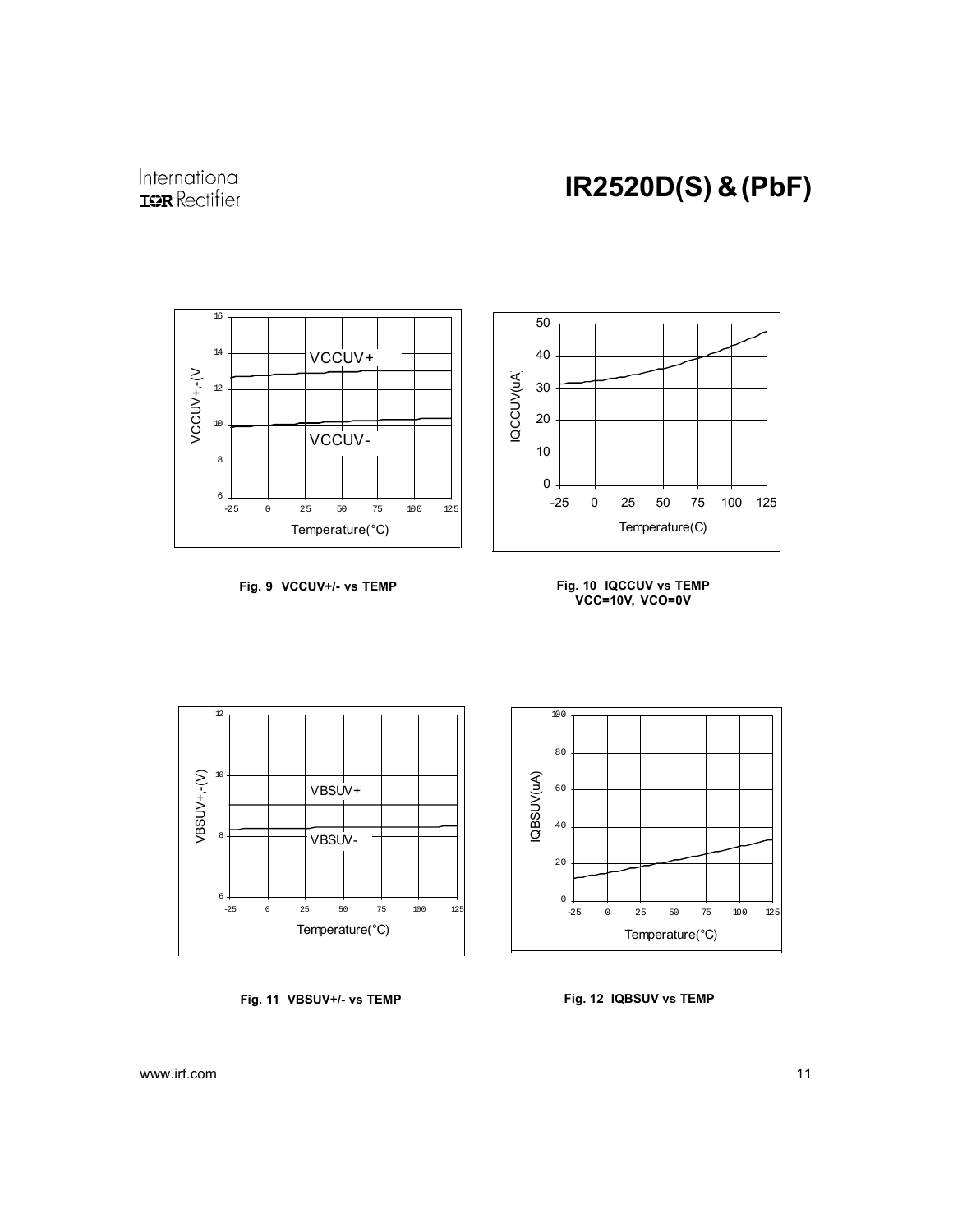### International **ISR** Rectifier







**Fig. 14 Frequency vs RFMIN vs TEMP VVCO=6V**



**Fig. 15 FREQ VS VVCO vs TEMP VCC=14V**



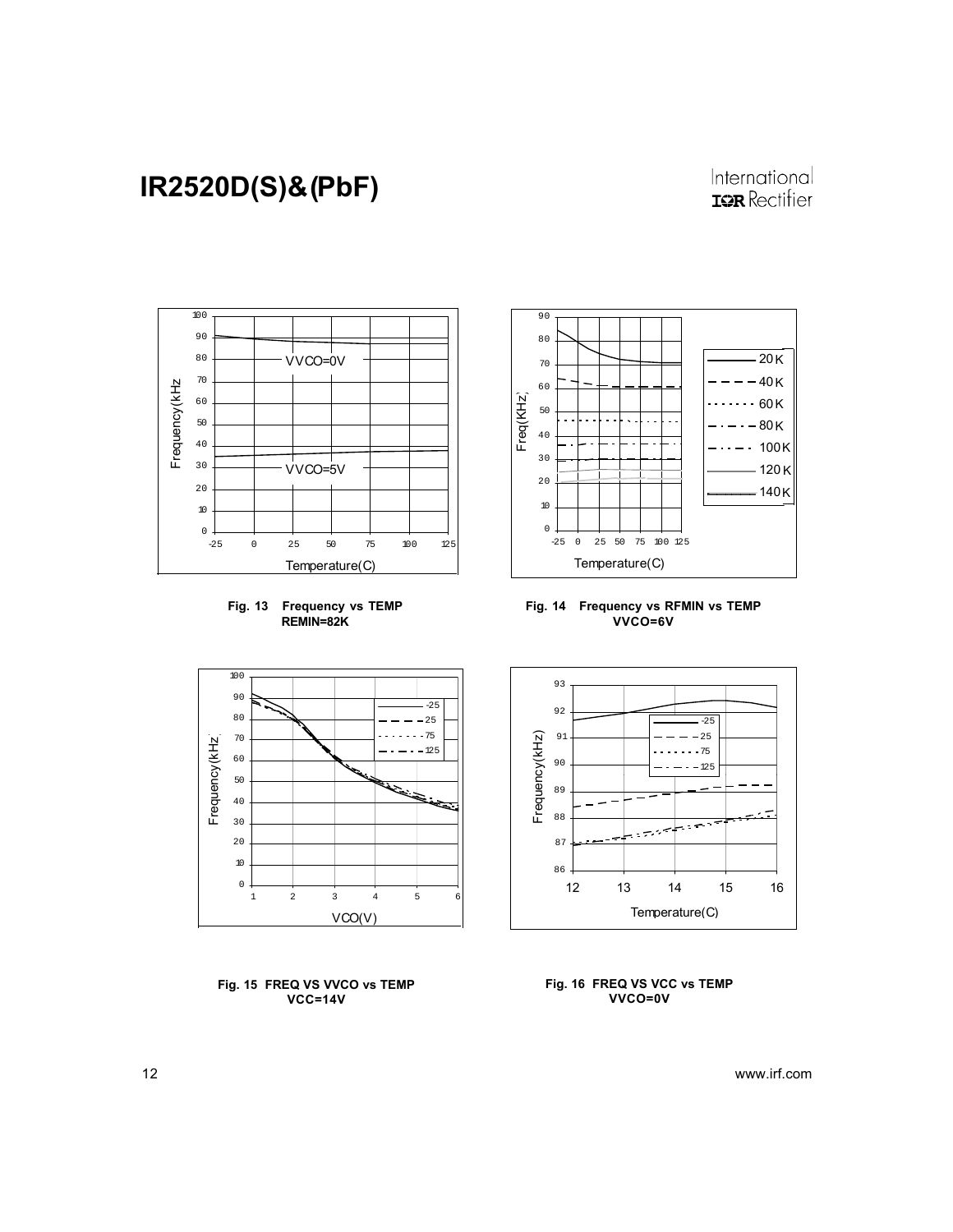

International **IQR** Rectifier









**Fig. 19 VVCOMAX vs TEMP Fig. 20 CSCF vs OFFSET**



0.2 0.4 0.6 0.8 1 VS OFFSET(V)

VCSCF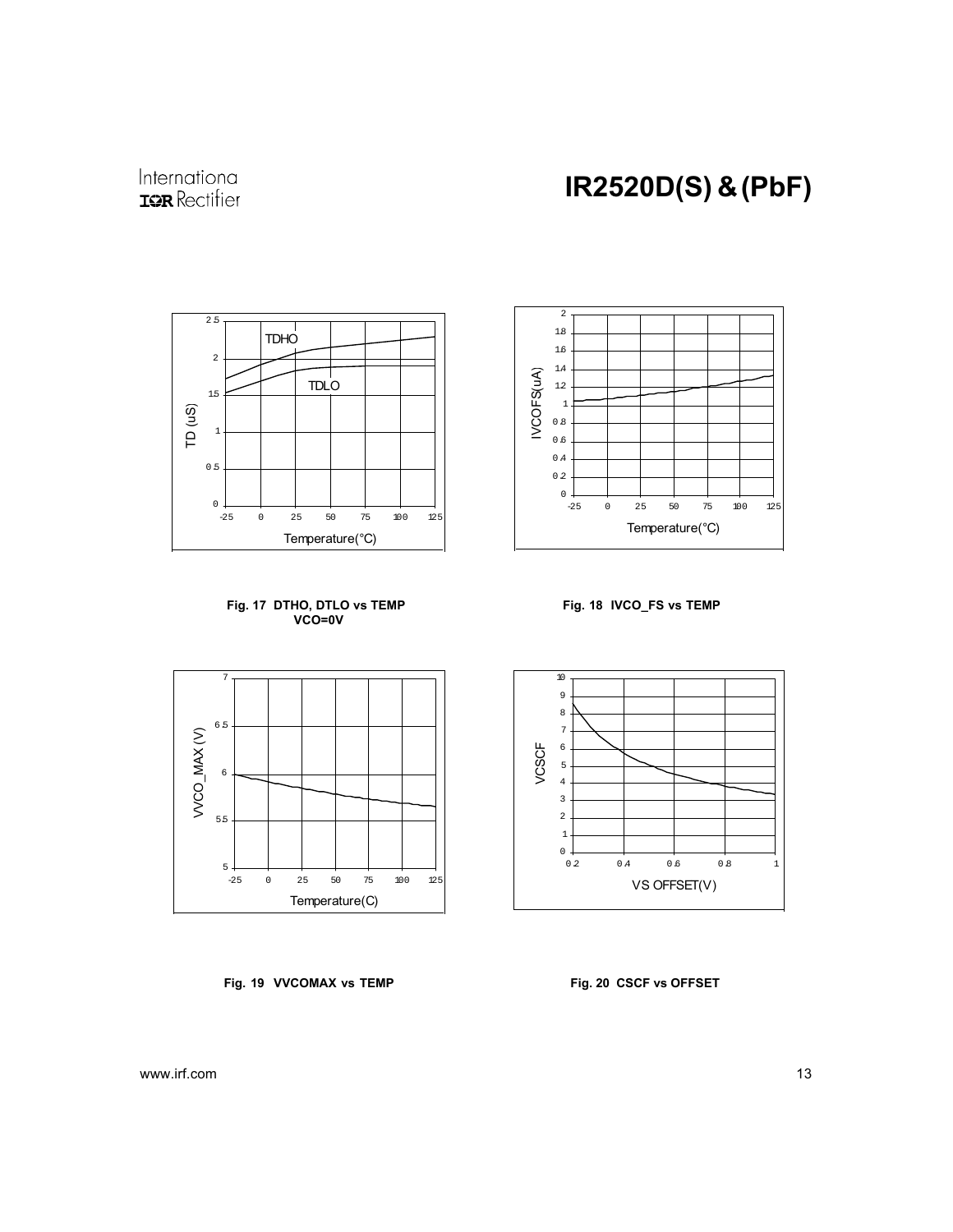### International **ISR** Rectifier



**Fig. 21 CSCF vs TEMP VS\_OFFSET=0.5V**







**Fig. 23 VFMIN vs TEMP VCO=0V, RFMIN=82K**



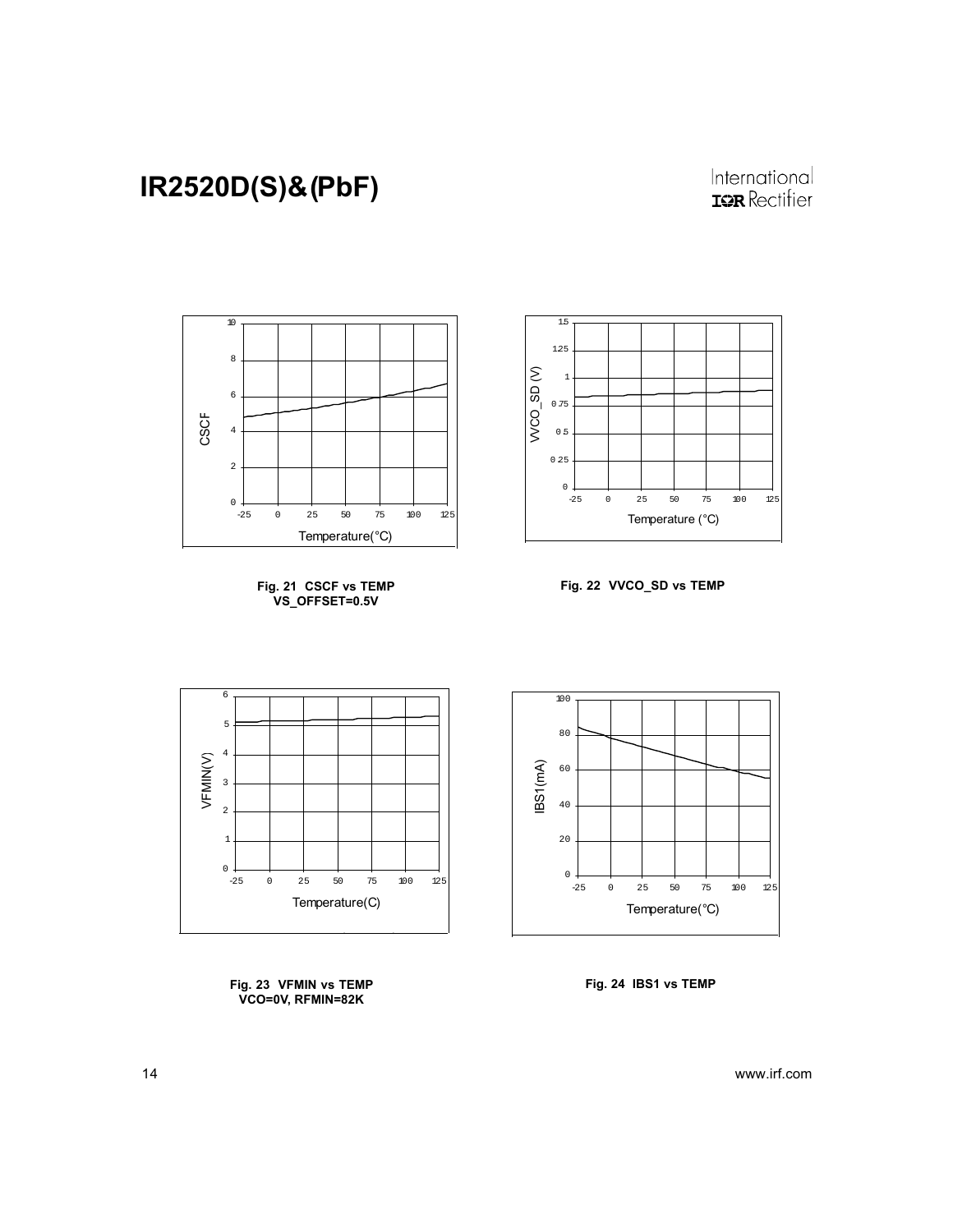# International<br>**IGR** Rectifier

# IR2520D(S) & (PbF)



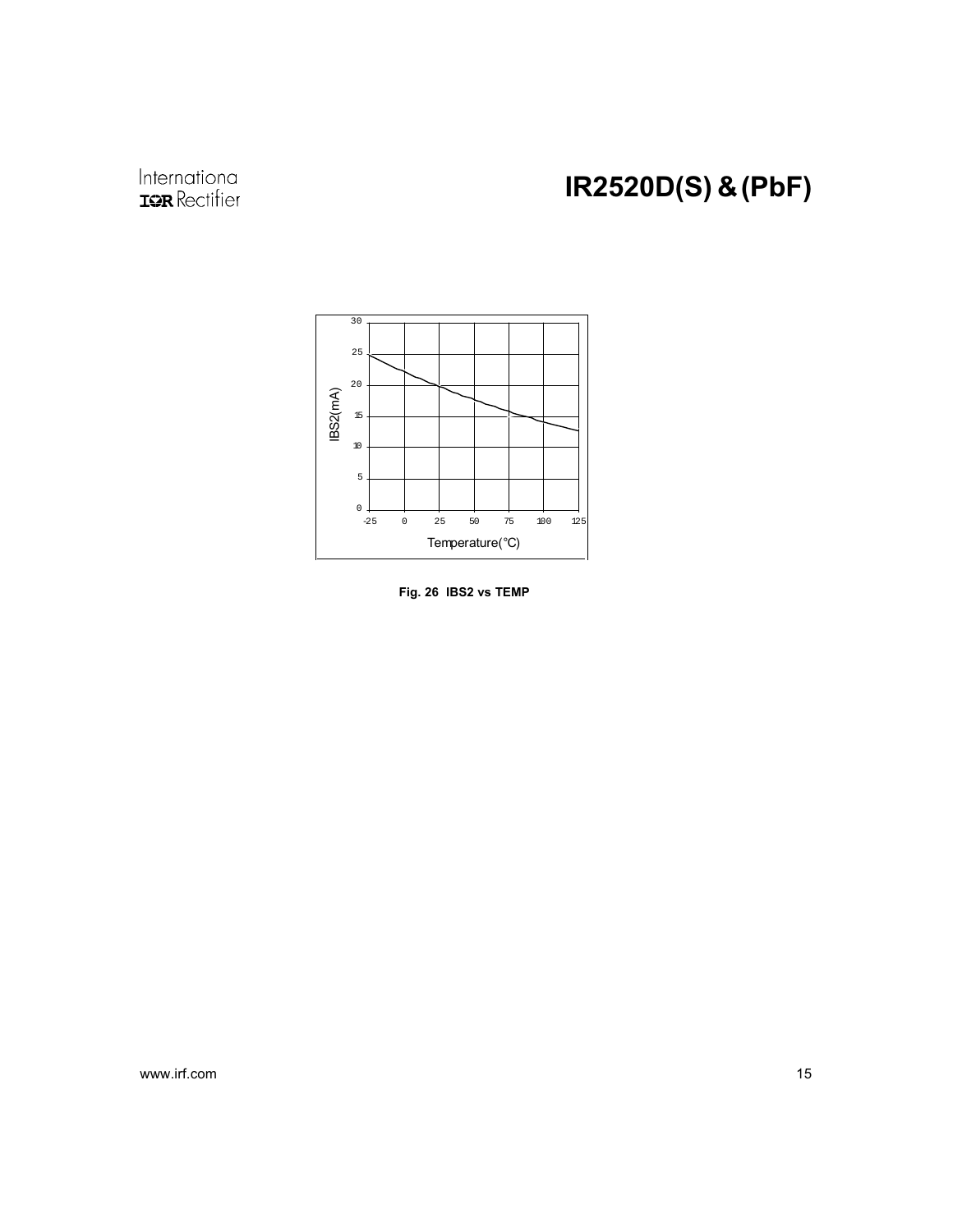#### 16 www.irf.com



#### Case outlines

# IR2520D(S)& (PbF)

International **IOR** Rectifier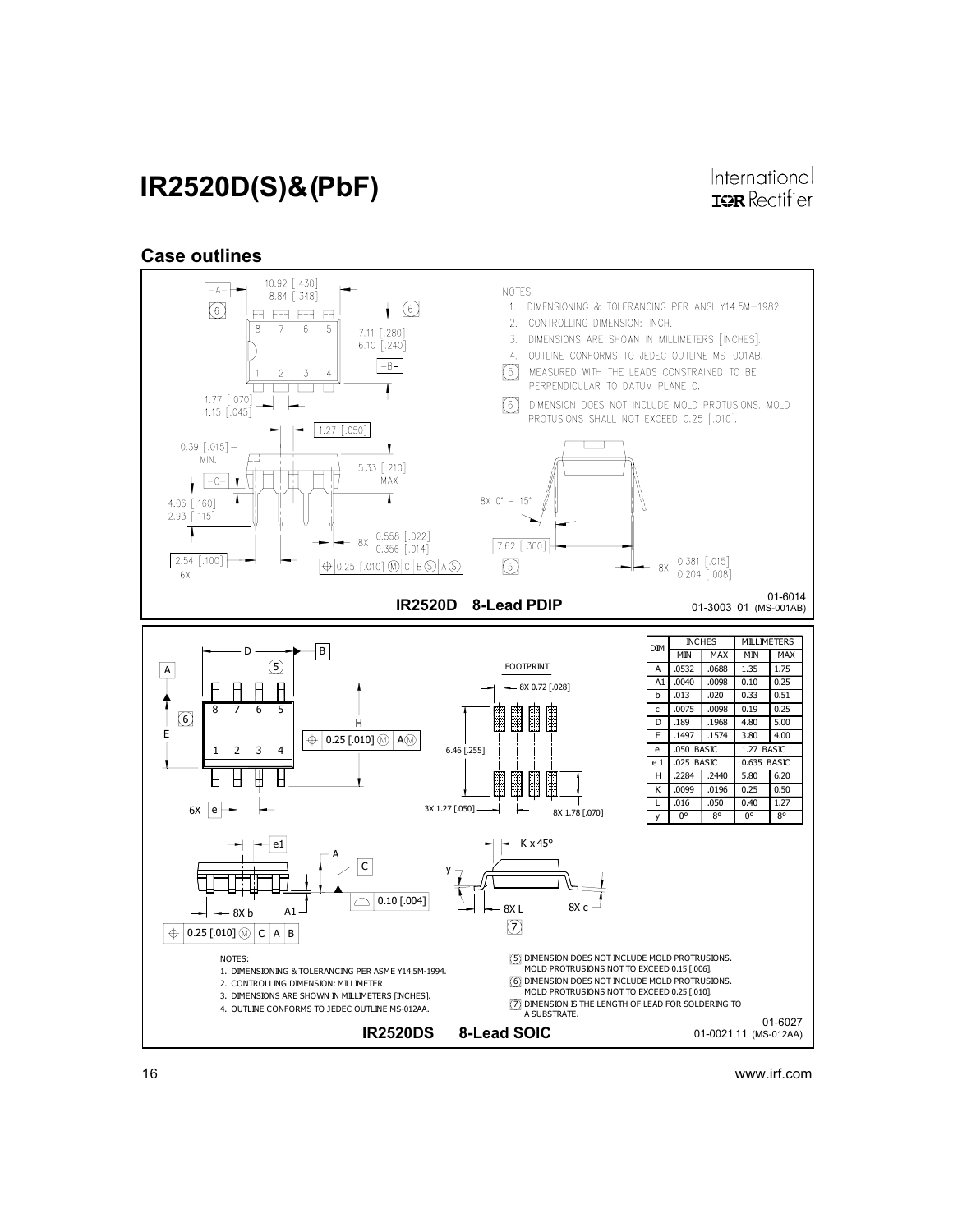# **LEADFREE PART MARKING INFORMATION**



### **ORDER INFORMATION**

**Basic Part (Non-Lead Free)** 8-Lead PDIP IR2520D order IR2520D 8-Lead SOIC IR2520DS order IR2520DS

### **Leadfree Part**

8-Lead PDIP IR2520D order IR2520DPbF 8-Lead SOIC IR2520DS order IR2520DSPbF

International **ISR** Rectitier IR WORLD HEADQUARTERS: 233 Kansas St., El Segundo, California 90245 Tel: (310) 252-7105 This product has been qualified per industrial level MSL-3 Data and specifications subject to change without notice. 3/1/2005